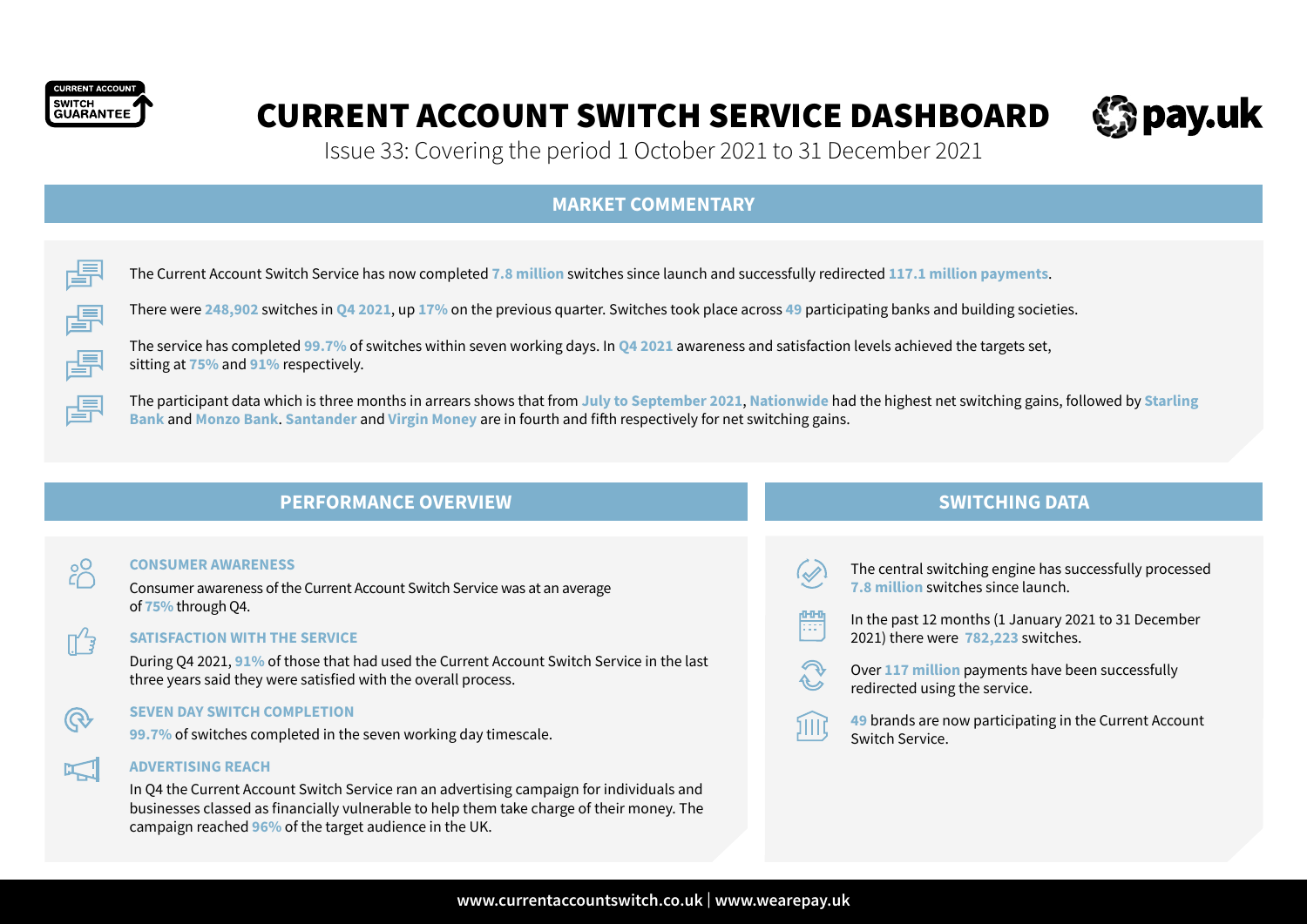

# PERFORMANCE OVERVIEW



## **CUSTOMER AWARENESS AND CONFIDENCE**

Consumer awareness of the Current Account Switch Service is currently at **75%** for Q4 2021. The Confidence Index is at **80%** for the same period.



To measure customer awareness, confidence, and satisfaction of the service, a monthly online omnibus survey is undertaken with people aged 18 and over, using a sample size of 2,300 respondents across Great Britain and Northern Ireland. For 'customer awareness', an end target of 75% was set in the middle of 2015.

Consumer awareness is measured by respondents answering 'Yes' to the question: *'Have you heard of the Current Account Switch Service?'*

## **SEVEN DAY SWITCH COMPLETION**

### **SATISFACTION WITH THE SERVICE**

During Q4 2021, **91%** of those that had used the Current Account Switch Service in the last three years said they were satisfied with the overall process.



Due to rounding, combined figures do not always add up to 100%.

Consumer satisfaction is measured by respondents who are identified as having used CASS in the last three years, answering to the question: *'How satisfied were you with the overall process of switching banks.'* The target for satisfaction is 90%.

### **ADVERTISING REACH**

**99.7%** of switches were completed in the seven working day timescale. In Q4 the Current Account Switch Service ran an advertising campaign for individuals and businesses classed as financially vulnerable to help them take charge of their money. The campaign reached **96%** of the target audience in the UK.

### **www.currentaccountswitch.co.uk** | **www.wearepay.uk**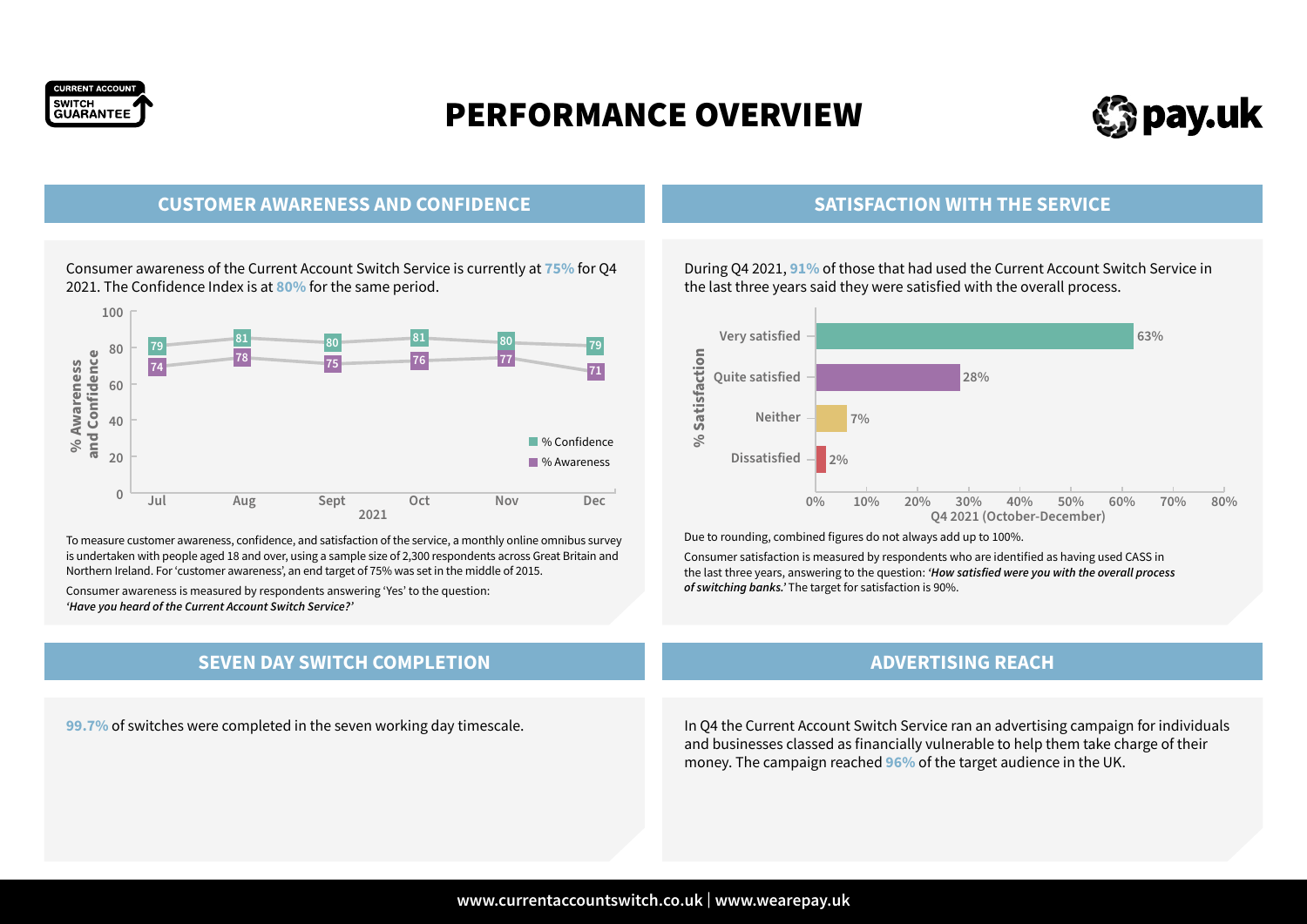

# SWITCHING DATA



The total number of switches since the service launched in 2013 now stands at **7.8 million**.



In the past 12 months (1 January 2021 to 31 December 2021) there were **782,223** switches.



The service has successfully redirected **117.1 million** payments from a switched customer's old account to their new one.

# **MONTHLY SWITCHING VOLUMES**



| <b>Period</b> | <b>Total</b><br><b>Switches</b> | % personal vs small<br>business and charity <sup>1</sup> | <b>Switches</b><br>with Guarantee | <b>Switches without</b><br>Guarantee <sup>2</sup> |
|---------------|---------------------------------|----------------------------------------------------------|-----------------------------------|---------------------------------------------------|
| $Jul-21$      | 61,163                          | 97.0 / 3.0                                               | 60,146                            | 1,017                                             |
| Aug-21        | 62,601                          | 97.1 / 2.9                                               | 61,547                            | 1,054                                             |
| $Sep-21$      | 88,836                          | 98.0 / 2.0                                               | 87,525                            | 1,311                                             |
| $Oct-21$      | 94,822                          | 98.1 / 1.9                                               | 93,545                            | 1,277                                             |
| $Nov-21$      | 90,857                          | 97.6 / 2.4                                               | 89,526                            | 1,331                                             |
| $Dec-21$      | 63,223                          | 96.6 / 3.4                                               | 62,281                            | 942                                               |

#### **1 Small business and small charity switches**

Small business and small charity switches are collated as one figure because many banks and building societies record their small charity accounts as small businesses. Additionally, as this information is based on the type of account and not the type of customer, the percentage of small businesses and small charities that have switched will be higher than the figure shown. This is because many small businesses – especially sole traders – might use an additional personal current account for their business transactions rather than a small current account.

#### **2 Customer elects to leave old account open, and is therefore not covered by the switch Guarantee. Switches (with and without the Guarantee)**

Some customers choose to move their Direct Debits, standing orders and bill payments to a new bank or building society – using the switching system – whilst keeping their old account open. This means that the customer does not receive the Guarantee or benefit from the redirection service. These switches are included to allow a proper comparison between switching levels now with those before the service launched.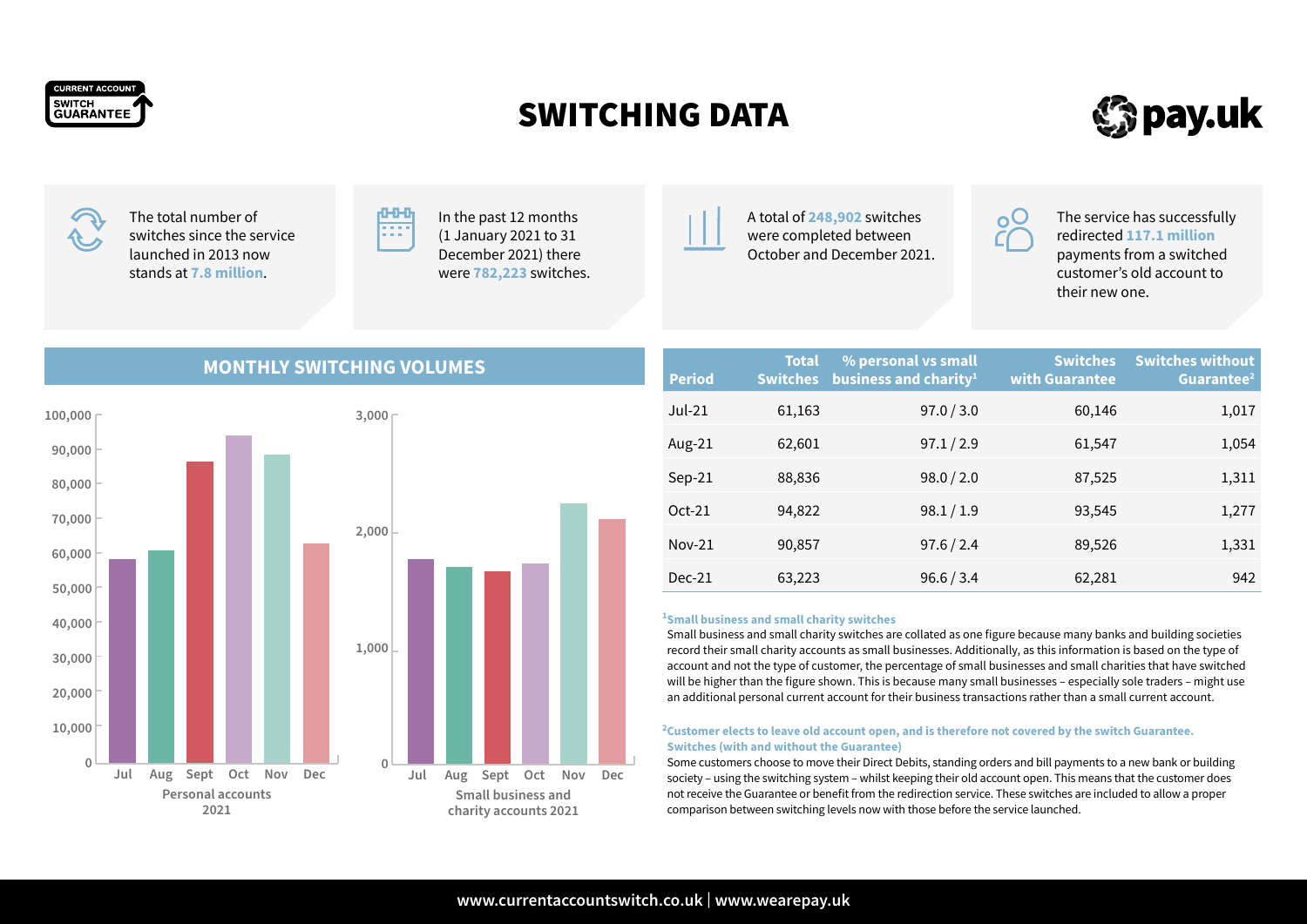

# PARTICIPANT DATA



Pay.UK is publishing the data below on behalf of CASS participants who have consented to its disclosure. This commercial data is owned by the individual participants and any questions should be directed to the organisations concerned. This data will be published every quarter. The data provided is for **the third quarter of 2021** (so for switches completing between 1 July and 30 September 2021 and is therefore **three months in arrears**).

This table presents the number of full account switches\* completing in the reporting period. Data from Handelsbanken and Metro Bank has not been provided for Q3 2021.

\*This data includes personal customers, small businesses and small charities that have switched using the new Current Account Switch Service and received the benefits of the Guarantee and payment redirection services.

AIB Group (UK) p.l.c. includes the First Trust Bank and Allied Irish Bank (GB) brand switches

Co-operative includes the Smile brand switches

HSBC includes First Direct and Marks & Spencer Bank brand switches

RBS includes Adam & Company, Coutts and Isle of Man brand switches

Virgin Money and Clydesdale Bank merged in 2020

Low Volume Participants comprises Arbuthnot Latham, C Hoare & Co, Coventry BS, Cumberland BS, Habib Bank Zurich plc, Hampden & Co, Investec, Reliance Bank, Spectrum Financial Group, Think Money Ltd, Unity Trust & Weatherbys Bank switches.

| <b>Brand</b>             | <b>Gains</b> | <b>Losses</b> | <b>Net Gains</b> |
|--------------------------|--------------|---------------|------------------|
| AIB Group (UK) p.l.c.    | 56           | 825           | $-769$           |
| <b>Bank Of Ireland</b>   | 63           | 534           | $-471$           |
| <b>Bank of Scotland</b>  | 3,909        | 2,291         | 1,618            |
| <b>Barclays</b>          | 7,620        | 12,342        | $-4,722$         |
| Co-operative             | 1,600        | 4,317         | $-2,717$         |
| Danske                   | 496          | 297           | 199              |
| Halifax                  | 10,537       | 15,085        | $-4,548$         |
| <b>HSBC</b>              | 45,310       | 65,070        | $-19,760$        |
| Lloyds Bank              | 16,656       | 13,821        | 2,835            |
| Monzo Bank Limited       | 9,936        | 3,438         | 6,498            |
| Nationwide               | 44,612       | 10,784        | 33,828           |
| NatWest                  | 7,579        | 12,920        | $-5,341$         |
| <b>RBS</b>               | 2,474        | 4,648         | $-2,174$         |
| Santander                | 23,632       | 19,260        | 4,372            |
| <b>Starling Bank Ltd</b> | 17,309       | 1,938         | 15,371           |
| <b>Tesco Bank</b>        | 53           | 19,710        | $-19,657$        |
| <b>Triodos Bank</b>      | 916          | 124           | 792              |
| <b>TSB</b>               | 3,127        | 11,302        | $-8,175$         |
| <b>Ulster Bank</b>       | 375          | 405           | $-30$            |
| Virgin Money             | 10,532       | 7,155         | 3,377            |
| Low Volume Participants  | 417          | 950           | $-533$           |